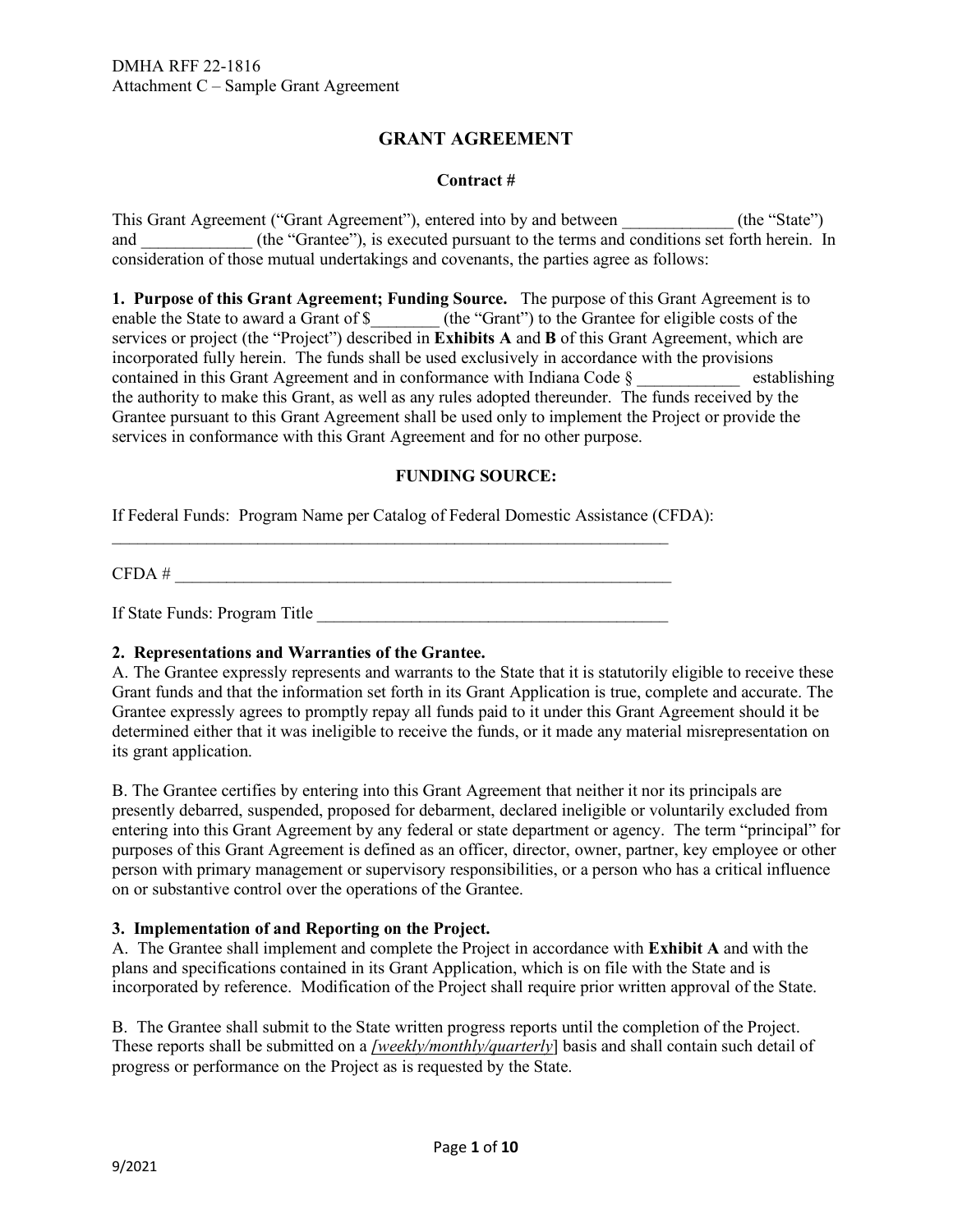**4. Term.** This Grant Agreement commences on \_\_\_\_\_\_ and shall remain in effect through \_\_\_\_\_\_\_. Unless otherwise provided herein, it may be extended upon the written agreement of the parties and as permitted by state or federal laws governing this Grant.

# **5. Grant Funding.**

A**.** The State shall fund this Grant in the amount of \$\_\_\_\_\_\_\_\_\_. The approved Project Budget is set forth as **Exhibit B** of this Grant Agreement, attached hereto and incorporated herein. The Grantee shall not spend more than the amount for each line item in the Project Budget without the prior written consent of the State, nor shall the Project costs funded by this Grant Agreement and those funded by any local and/or private share be changed or modified without the prior written consent of the State.

B. The disbursement of Grant funds to the Grantee shall not be made until all documentary materials required by this Grant Agreement have been received and approved by the State and this Grant Agreement has been fully approved by the State.

# **6. Payment of Claims.**

A. If advance payment of all or a portion of the Grant funds is permitted by statute or regulation, and the State agrees to provide such advance payment, advance payment shall be made only upon submission of a proper claim setting out the intended purposes of those funds. After such funds have been expended, Grantee shall provide State with a reconciliation of those expenditures. Otherwise, all payments shall be made thirty-five (35) days in arrears in conformance with State fiscal policies and procedures. As required by IC § 4-13-2-14.8, all payments will be by the direct deposit by electronic funds transfer to the financial institution designated by the Grantee in writing unless a specific waiver has been obtained from the Indiana Auditor of State.

B. Requests for payment will be processed only upon presentation of a Claim Voucher in the form designated by the State. Such Claim Vouchers must be submitted with the budget expenditure report detailing disbursements of state, local and/or private funds by project budget line items.

C. The State may require evidence furnished by the Grantee that substantial progress has been made toward completion of the Project prior to making the first payment under this Grant. All payments are subject to the State's determination that the Grantee's performance to date conforms with the Project as approved, notwithstanding any other provision of this Grant Agreement.

D. Claims shall be submitted to the State within calendar days following the end of the [month/quarter] in which work on or for the Project was performed. The State has the discretion, and reserves the right, to NOT pay any claims submitted later than calendar days following the end of the month in which the services were provided. All final claims and reports must be submitted to the State within **EXECUTE:** calendar days after the expiration or termination of this agreement. Payment for claims submitted after that time may, at the discretion of the State, be denied. Claims may be submitted on a [monthly or semi-monthly basis] only. If Grant funds have been advanced and are unexpended at the time that the final claim is submitted, all such unexpended Grant funds must be returned to the State.

E. Claims must be submitted with accompanying supportive documentation as designated by the State. Claims submitted without supportive documentation will be returned to the Grantee and not processed for payment. Failure to comply with the provisions of this Grant Agreement may result in the denial of a claim for payment.

**7. Project Monitoring by the State.** The State may conduct on-site or off-site monitoring reviews of the Project during the term of this Grant Agreement and for up to ninety (90) days after it expires or is otherwise terminated. The Grantee shall extend its full cooperation and give full access to the Project site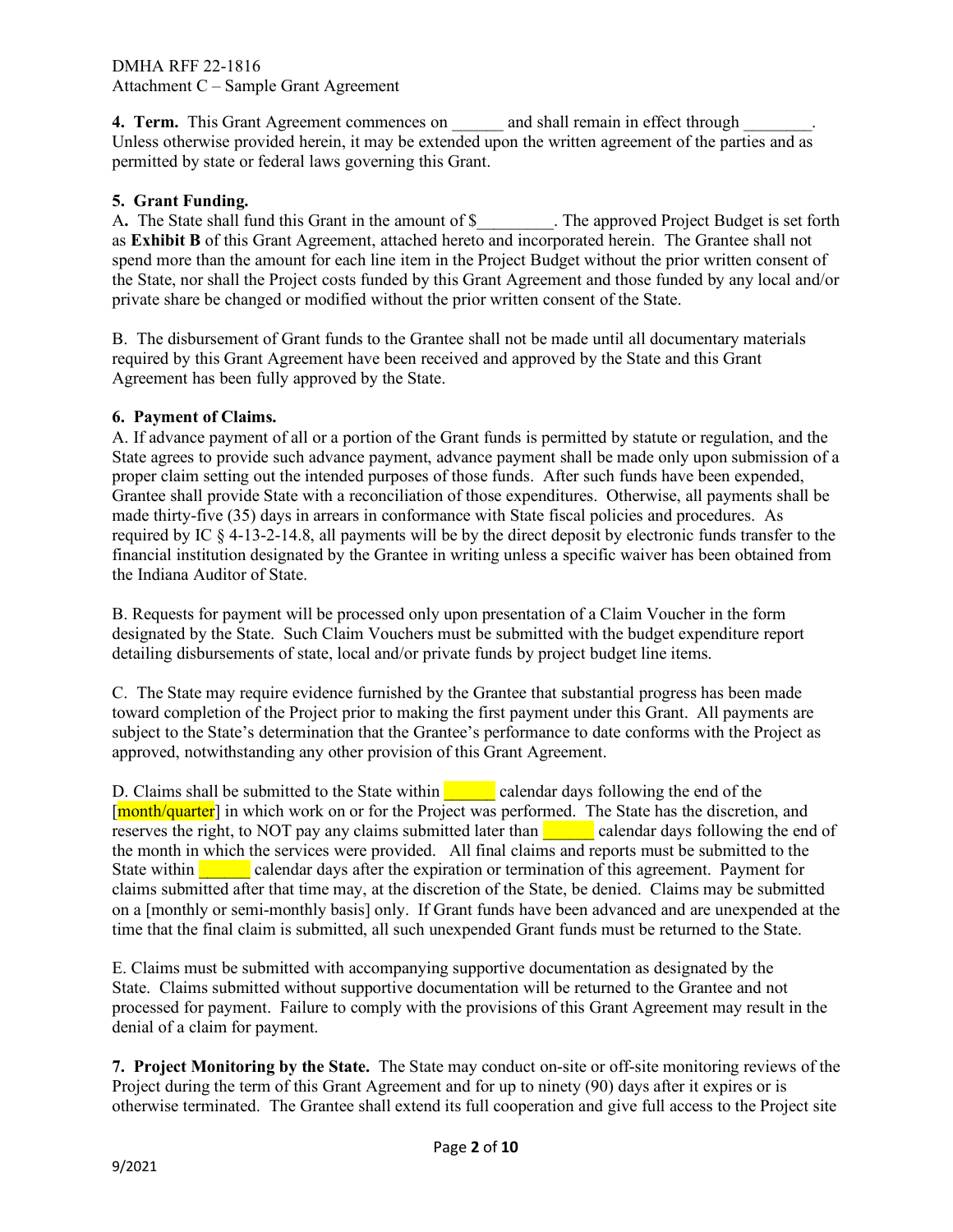and to relevant documentation to the State or its authorized designees for the purpose of determining, among other things:

- A. whether Project activities are consistent with those set forth in **Exhibit A**, the Grant Application, and the terms and conditions of the Grant Agreement;
- B. the actual expenditure of state, local and/or private funds expended to date on the Project is in conformity with the amounts for each Budget line item as set forth in **Exhibit B** and that unpaid costs have been properly accrued;
- C. that Grantee is making timely progress with the Project, and that its project management, financial management and control systems, procurement systems and methods, and overall performance are in conformance with the requirements set forth in this Grant Agreement and are fully and accurately reflected in Project reports submitted to the State.

## **8. Compliance with Audit and Reporting Requirements; Maintenance of Records.**

A. The Grantee shall submit to an audit of funds paid through this Grant Agreement and shall make all books, accounting records and other documents available at all reasonable times during the term of this Grant Agreement and for a period of three (3) years after final payment for inspection by the State or its authorized designee. Copies shall be furnished to the State at no cost

B. If the Grantee is a "subrecipient" of federal grant funds under 2 C.F.R. 200.330, Grantee shall arrange for a financial and compliance audit that complies with 2 C.F.R. 200.500 *et seq*. if required by applicable provisions of 2 C.F.R. 200 (Uniform Administrative Requirements, Cost Principles, and Audit Requirements).

C. If the Grantee is a non-governmental unit, the Grantee shall file the Form E-1 annual financial report required by IC § 5-11-1-4. The E-1 entity annual financial report will be used to determine audit requirements applicable to non-governmental units under IC  $\S$  5-11-1-9. Audits required under this section must comply with the State Board of Accounts *Uniform Compliance Guidelines for Examination of Entities Receiving Financial Assistance from Governmental Sources*, [https://www.in.gov/sboa/files/guidelines-examination-entities-receiving-financial-assistance-government](https://www.in.gov/sboa/files/guidelines-examination-entities-receiving-financial-assistance-government-sources.pdf)[sources.pdf.](https://www.in.gov/sboa/files/guidelines-examination-entities-receiving-financial-assistance-government-sources.pdf) Guidelines for filing the annual report are included in **Exhibit C** (Guidelines for Nongovernmental Entities).

## **9. Compliance with Laws.**

A. The Grantee shall comply with all applicable federal, state and local laws, rules, regulations and ordinances, and all provisions required thereby to be included herein are hereby incorporated by reference. The enactment or modification of any applicable state or federal statute or the promulgation of rules or regulations thereunder after execution of this Grant Agreement shall be reviewed by the State and the Grantee to determine whether the provisions of this Grant Agreement require formal modification.

B. The Grantee and its agents shall abide by all ethical requirements that apply to persons who have a business relationship with the State as set forth in IC § 4-2-6, *et seq*., IC § 4-2-7, *et seq*. and the regulations promulgated thereunder. **If the Grantee has knowledge, or would have acquired knowledge with reasonable inquiry, that a state officer, employee, or special state appointee, as those terms are defined in IC 4-2-6-1, has a financial interest in the Grant, the Grantee shall ensure compliance with the disclosure requirements in IC § 4-2-6-10.5 prior to the execution of this Grant Agreement.** If the Grantee is not familiar with these ethical requirements, the Grantee should refer any questions to the Indiana State Ethics Commission or visit the Inspector General's website at [http://www.in.gov/ig/.](http://www.in.gov/ig/) If the Grantee or its agents violate any applicable ethical standards, the State may,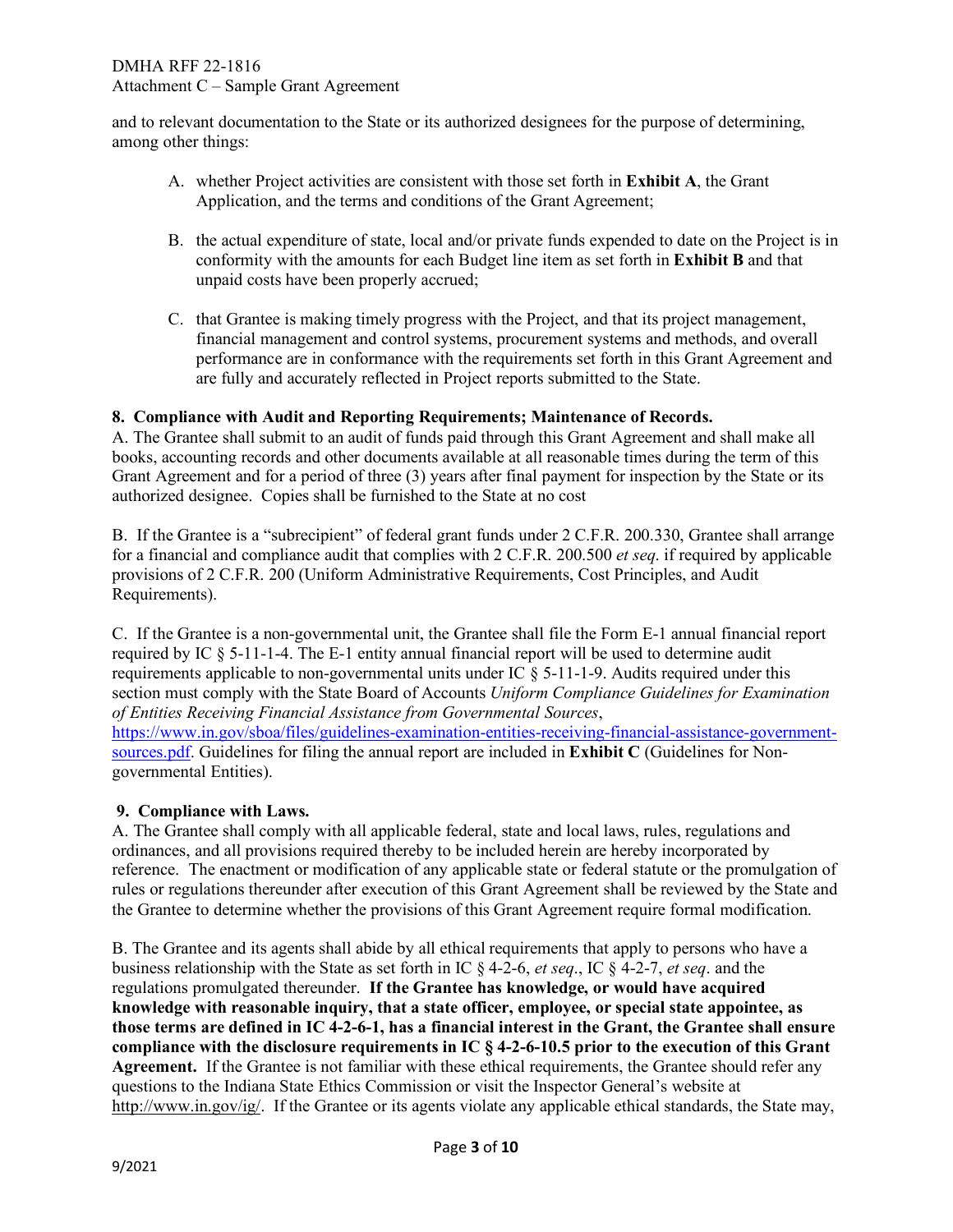in its sole discretion, terminate this Grant immediately upon notice to the Grantee. In addition, the Grantee may be subject to penalties under IC §§ 4-2-6, 4-2-7, 35-44.1-1-4, and under any other applicable laws.

C. The Grantee certifies by entering into this Grant Agreement that neither it nor its principal(s) is presently in arrears in payment of taxes, permit fees or other statutory, regulatory or judicially required payments to the State. The Grantee agrees that any payments currently due to the State may be withheld from payments due to the Grantee. Additionally, payments may be withheld, delayed, or denied and/or this Grant suspended until the Grantee is current in its payments and has submitted proof of such payment to the State.

D. The Grantee warrants that it has no current, pending or outstanding criminal, civil, or enforcement actions initiated by the State, and agrees that it will immediately notify the State of any such actions. During the term of such actions, the Grantee agrees that the State may suspend funding for the Project. If a valid dispute exists as to the Grantee's liability or guilt in any action initiated by the State or its agencies, and the State decides to suspend funding to the Grantee, the Grantee may submit, in writing, a request for review to the Indiana Department of Administration (IDOA). A determination by IDOA shall be binding on the parties. Any disbursements that the State may delay, withhold, deny, or apply under this section shall not be subject to penalty or interest.

E. The Grantee warrants that the Grantee and any contractors performing work in connection with the Project shall obtain and maintain all required permits, licenses, registrations, and approvals, and shall comply with all health, safety, and environmental statutes, rules, or regulations in the performance of work activities for the State. Failure to do so may be deemed a material breach of this Grant Agreement and grounds for immediate termination and denial of grant opportunities with the State.

F. The Grantee affirms that, if it is an entity described in IC Title 23, it is properly registered and owes no outstanding reports to the Indiana Secretary of State.

G. As required by IC § 5-22-3-7:

(1) The Grantee and any principals of the Grantee certify that:

(A) the Grantee, except for de minimis and nonsystematic violations, has not violated the terms of:

(i) IC § 24-4.7 [Telephone Solicitation Of Consumers];

(ii) IC § 24-5-12 [Telephone Solicitations]; or

(iii) IC § 24-5-14 [Regulation of Automatic Dialing Machines];

in the previous three hundred sixty-five (365) days, even if IC 24-4.7 is preempted by federal law; and

(B) the Grantee will not violate the terms of IC § 24-4.7 for the duration of this Grant Agreement, even if IC §24-4.7 is preempted by federal law.

(2) The Grantee and any principals of the Grantee certify that an affiliate or principal of the Grantee and any agent acting on behalf of the Grantee or on behalf of an affiliate or principal of the Grantee, except for de minimis and nonsystematic violations,

(A) has not violated the terms of IC  $\S$  24-4.7 in the previous three hundred sixtyfive (365) days, even if IC § 24-4.7 is preempted by federal law; and

(B) will not violate the terms of IC § 24-4.7 for the duration of this Grant Agreement even if IC § 24-4.7 is preempted by federal law.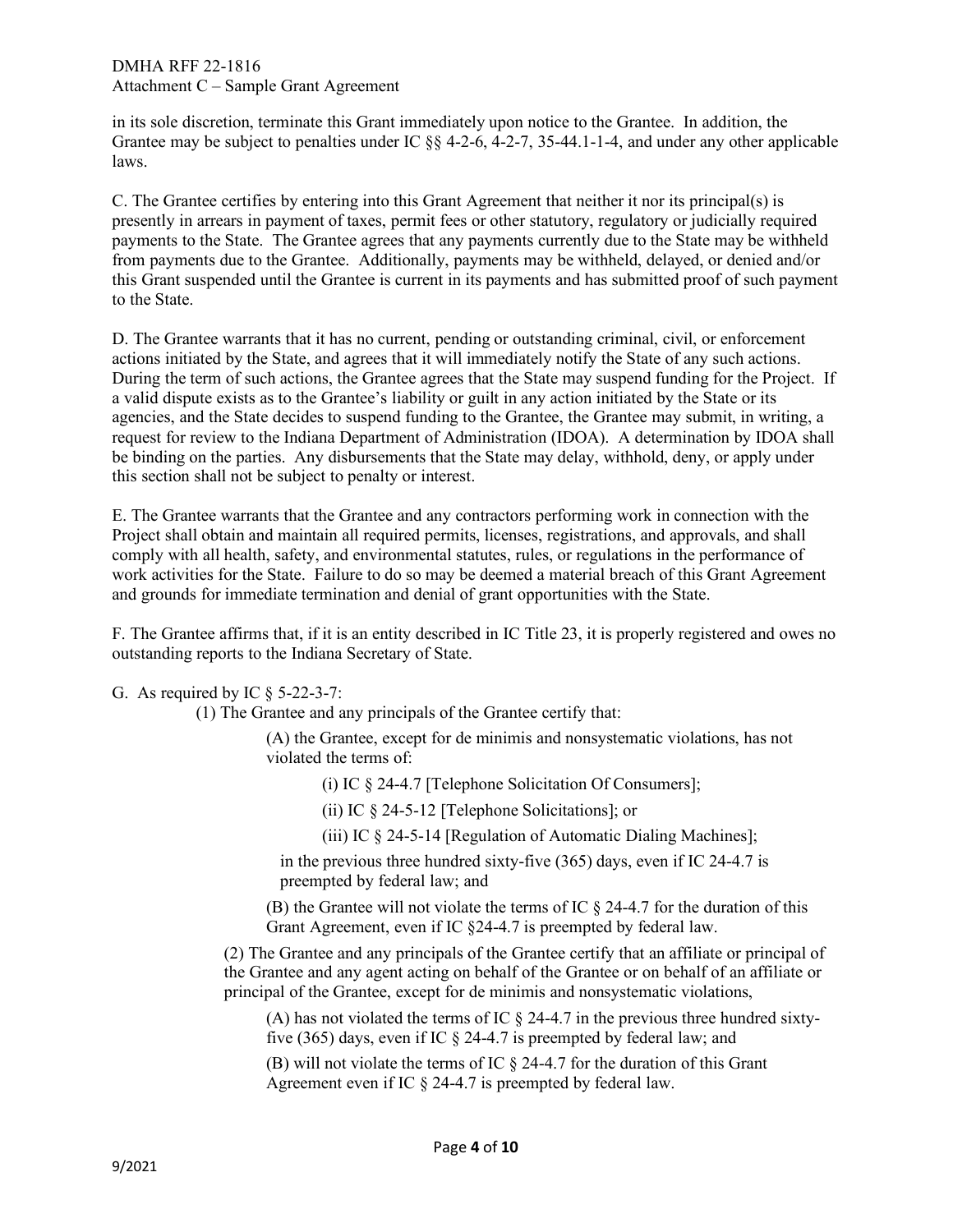## **10. Debarment and Suspension.**

A.The Grantee certifies by entering into this Grant Agreement that it is not presently debarred, suspended, proposed for debarment, declared ineligible or voluntarily excluded from entering into this Grant by any federal agency or by any department, agency or political subdivision of the State. The term "principal" for purposes of this Grant Agreement means an officer, director, owner, partner, key employee or other person with primary management or supervisory responsibilities, or a person who has a critical influence on or substantive control over the operations of the Grantee.

B. The Grantee certifies that it has verified the suspension and debarment status for all subcontractors receiving funds under this Grant Agreement and shall be solely responsible for any recoupments or penalties that might arise from non-compliance. The Grantee shall immediately notify the State if any subcontractor becomes debarred or suspended, and shall, at the State's request, take all steps required by the State to terminate its contractual relationship with the subcontractor for work to be performed under this Grant Agreement.

**11. Drug-Free Workplace Certification.** As required by Executive Order No. 90-5, April 12, 1990, issued by the Governor of Indiana, the Grantee hereby covenants and agrees to make a good faith effort to provide and maintain a drug-free workplace. Grantee will give written notice to the State within ten (10) days after receiving actual notice that the Grantee, or an employee of the Grantee in the State of Indiana, has been convicted of a criminal drug violation occurring in the workplace. False certification or violation of the certification may result in sanctions including, but not limited to, suspension of grant payments, termination of the Grant and/or debarment of grant opportunities with the State of Indiana for up to three (3) years.

In addition to the provisions of the above paragraphs, if the total amount set forth in this Grant Agreement is in excess of \$25,000.00, the Grantee certifies and agrees that it will provide a drug-free workplace by:

- A. Publishing and providing to all of its employees a statement notifying them that the unlawful manufacture, distribution, dispensing, possession or use of a controlled substance is prohibited in the Grantee's workplace and specifying the actions that will be taken against employees for violations of such prohibition; and
- B. Establishing a drug-free awareness program to inform its employees of: (1) the dangers of drug abuse in the workplace; (2) the Grantee's policy of maintaining a drug-free workplace; (3) any available drug counseling, rehabilitation, and employee assistance programs; and (4) the penalties that may be imposed upon an employee for drug abuse violations occurring in the workplace; and
- C. Notifying all employees in the statement required by subparagraph (A) above that as a condition of continued employment the employee will: (1) abide by the terms of the statement; and (2) notify the Grantee of any criminal drug statute conviction for a violation occurring in the workplace no later than five (5) days after such conviction; and
- D. Notifying in writing the State within ten (10) days after receiving notice from an employee under subdivision  $(C)(2)$  above, or otherwise receiving actual notice of such conviction; and
- E. Within thirty (30) days after receiving notice under subdivision  $(C)(2)$  above of a conviction, imposing the following sanctions or remedial measures on any employee who is convicted of drug abuse violations occurring in the workplace: (1) take appropriate personnel action against the employee, up to and including termination; or (2) require such employee to satisfactorily participate in a drug abuse assistance or rehabilitation program approved for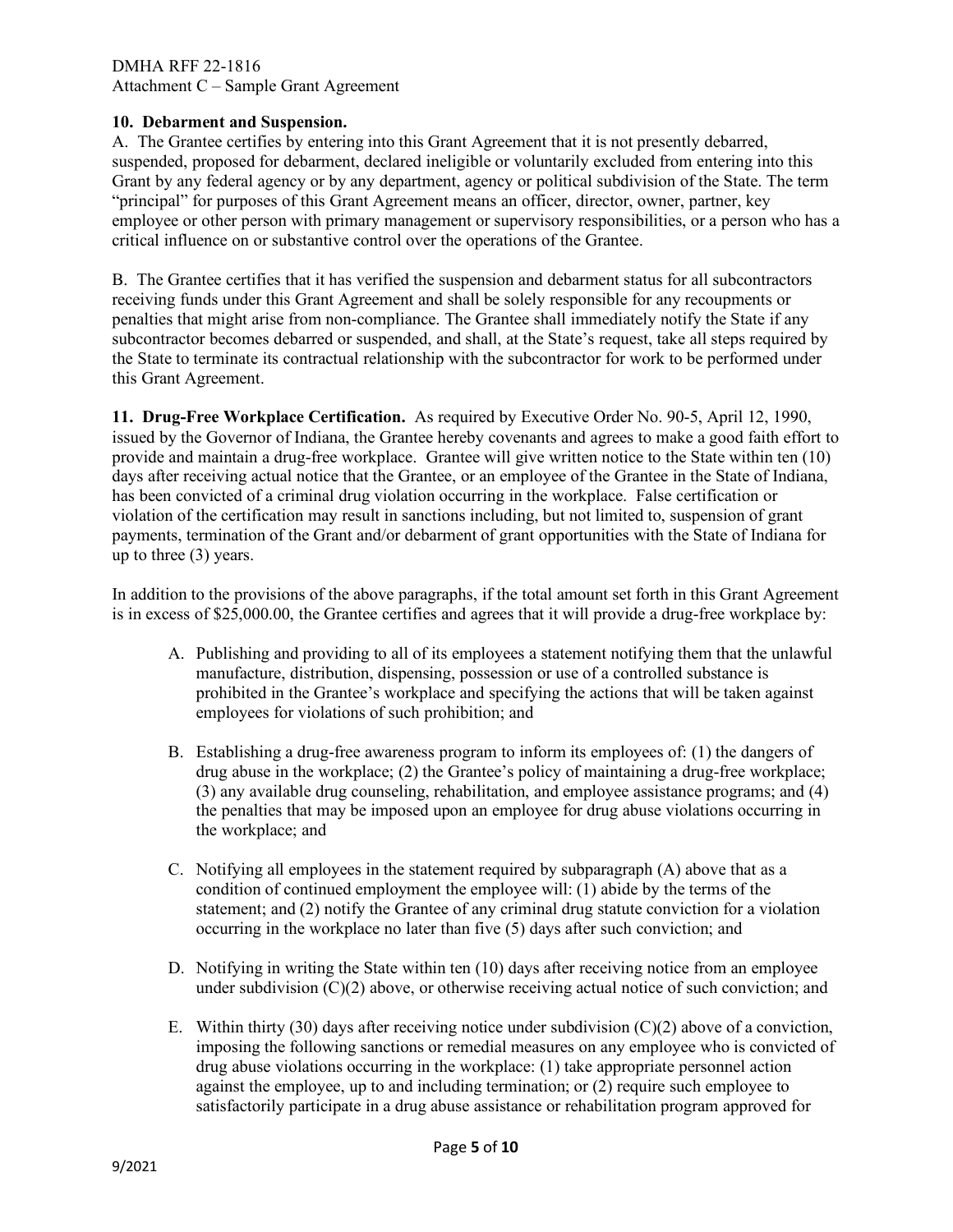such purposes by a federal, state or local health, law enforcement, or other appropriate agency; and

F. Making a good faith effort to maintain a drug-free workplace through the implementation of subparagraphs (A) through (E) above.

**12. Employment Eligibility Verification.** As required by IC § 22-5-1.7, the Grantee hereby swears or affirms under the penalties of perjury that:

- A. The Grantee has enrolled and is participating in the E-Verify program;
- B. The Grantee has provided documentation to the State that it has enrolled and is participating in the E-Verify program;
- C. The Grantee does not knowingly employ an unauthorized alien.
- D. The Grantee shall require its contractors who perform work under this Grant Agreement to certify to Grantee that the contractor does not knowingly employ or contract with an unauthorized alien and that the contractor has enrolled and is participating in the E-Verify program. The Grantee shall maintain this certification throughout the duration of the term of a contract with a contractor.

The State may terminate for default if the Grantee fails to cure a breach of this provision no later than thirty (30) days after being notified by the State.

**13. Funding Cancellation.** As required by Financial Management Circular 2007-1 and IC § 5-22-17-5, when the Director of the State Budget Agency makes a written determination that funds are not appropriated or otherwise available to support continuation of performance of this Grant Agreement, it shall be canceled. A determination by the Director of the State Budget Agency that funds are not appropriated or otherwise available to support continuation of performance shall be final and conclusive.

**14. Governing Law**. This Grant Agreement shall be governed, construed, and enforced in accordance with the laws of the State of Indiana, without regard to its conflict of laws rules. Suit, if any, must be brought in the State of Indiana.

**15. Information Technology Accessibility Standards.** Any information technology related products or services purchased, used or maintained through this Grant must be compatible with the principles and goals contained in the Electronic and Information Technology Accessibility Standards adopted by the Architectural and Transportation Barriers Compliance Board under Section 508 of the federal Rehabilitation Act of 1973 (29 U.S.C. §794d), as amended.

**16. Insurance.** The Grantee shall maintain insurance with coverages and in such amount as may be required by the State or as provided in its Grant Application.

**17. Nondiscrimination.** Pursuant to the Indiana Civil Rights Law, specifically IC § 22-9-1-10, and in keeping with the purposes of the federal Civil Rights Act of 1964, the Age Discrimination in Employment Act, and the Americans with Disabilities Act, the Grantee covenants that it shall not discriminate against any employee or applicant for employment relating to this Grant with respect to the hire, tenure, terms, conditions or privileges of employment or any matter directly or indirectly related to employment, because of the employee or applicant's: race, color, national origin, religion, sex, age, disability, ancestry, status as a veteran, or any other characteristic protected by federal, state, or local law ("Protected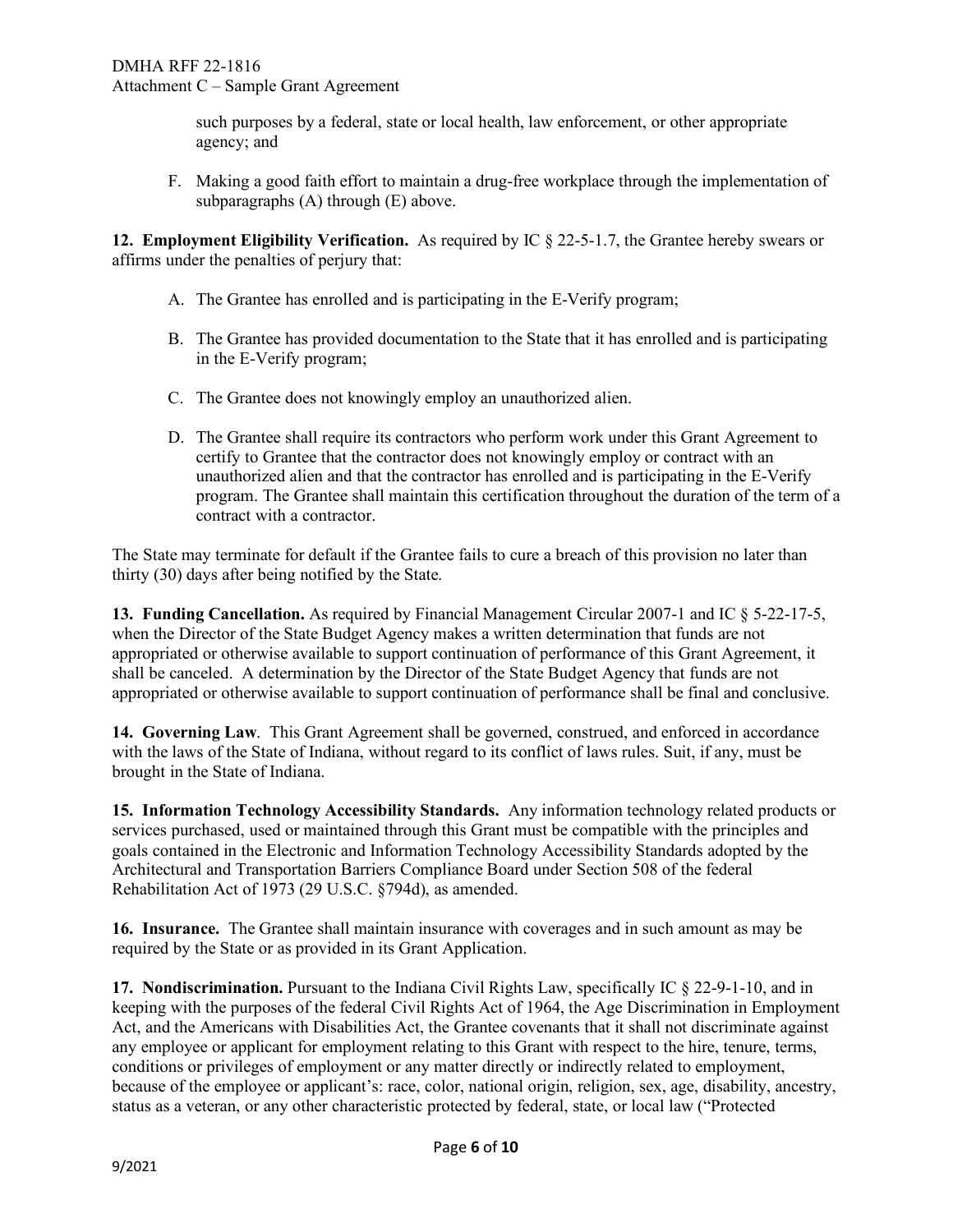Characteristics"). Furthermore, Grantee certifies compliance with applicable federal laws, regulations, and executive orders prohibiting discrimination based on the Protected Characteristics in the provision of services.

The Grantee understands that the State is a recipient of federal funds, and therefore, where applicable, Grantee and any subcontractors shall comply with requisite affirmative action requirements, including reporting, pursuant to 41 CFR Chapter 60, as amended, and Section 202 of Executive Order 11246 as amended by Executive Order 13672.

**18. Notice to Parties**. Whenever any notice, statement or other communication is required under this Grant, it will be sent by E-mail or first-class U.S. mail service to the following addresses, unless otherwise specifically advised.

A. Notices to the State shall be sent to:

| E-mail: |  |  |
|---------|--|--|
|         |  |  |

B. Notices to the Grantee shall be sent to:

 $\frac{1}{\sqrt{2}}$  ,  $\frac{1}{\sqrt{2}}$  ,  $\frac{1}{\sqrt{2}}$  ,  $\frac{1}{\sqrt{2}}$  ,  $\frac{1}{\sqrt{2}}$  ,  $\frac{1}{\sqrt{2}}$  ,  $\frac{1}{\sqrt{2}}$  ,  $\frac{1}{\sqrt{2}}$  ,  $\frac{1}{\sqrt{2}}$  ,  $\frac{1}{\sqrt{2}}$  ,  $\frac{1}{\sqrt{2}}$  ,  $\frac{1}{\sqrt{2}}$  ,  $\frac{1}{\sqrt{2}}$  ,  $\frac{1}{\sqrt{2}}$  ,  $\frac{1}{\sqrt{2}}$ 

| E-mail: |  |
|---------|--|

As required by IC § 4-13-2-14.8, payments to the Grantee shall be made via electronic funds transfer in accordance with instructions filed by the Grantee with the Indiana Auditor of State.

**19. Order of Precedence; Incorporation by Reference.** Any inconsistency or ambiguity in this Grant Agreement shall be resolved by giving precedence in the following order: (1) requirements imposed by applicable federal or state law, including those identified in paragraph 24, below, (2) this Grant Agreement, (3) Exhibits prepared by the State, (4) Invitation to Apply for Grant; (5) the Grant Application; and (6) Exhibits prepared by Grantee. All of the foregoing are incorporated fully herein by reference.

**20. Public Record.** The Grantee acknowledges that the State will not treat this Grant as containing confidential information and the State will post this Grant on the transparency portal as required by Executive Order 05-07 and IC § 5-14-3.5-2. Use by the public of the information contained in this Grant shall not be considered an act of the State.

# **21. Termination for Breach.**

A. Failure to complete the Project and expend State, local and/or private funds in accordance with this Grant Agreement may be considered a material breach, and shall entitle the State to suspend grant payments, and to suspend the Grantee's participation in State grant programs until such time as all material breaches are cured to the State's satisfaction.

B. The expenditure of State or federal funds other than in conformance with the Project or the Budget may be deemed a breach. The Grantee explicitly covenants that it shall promptly repay to the State all funds not spent in conformance with this Grant Agreement.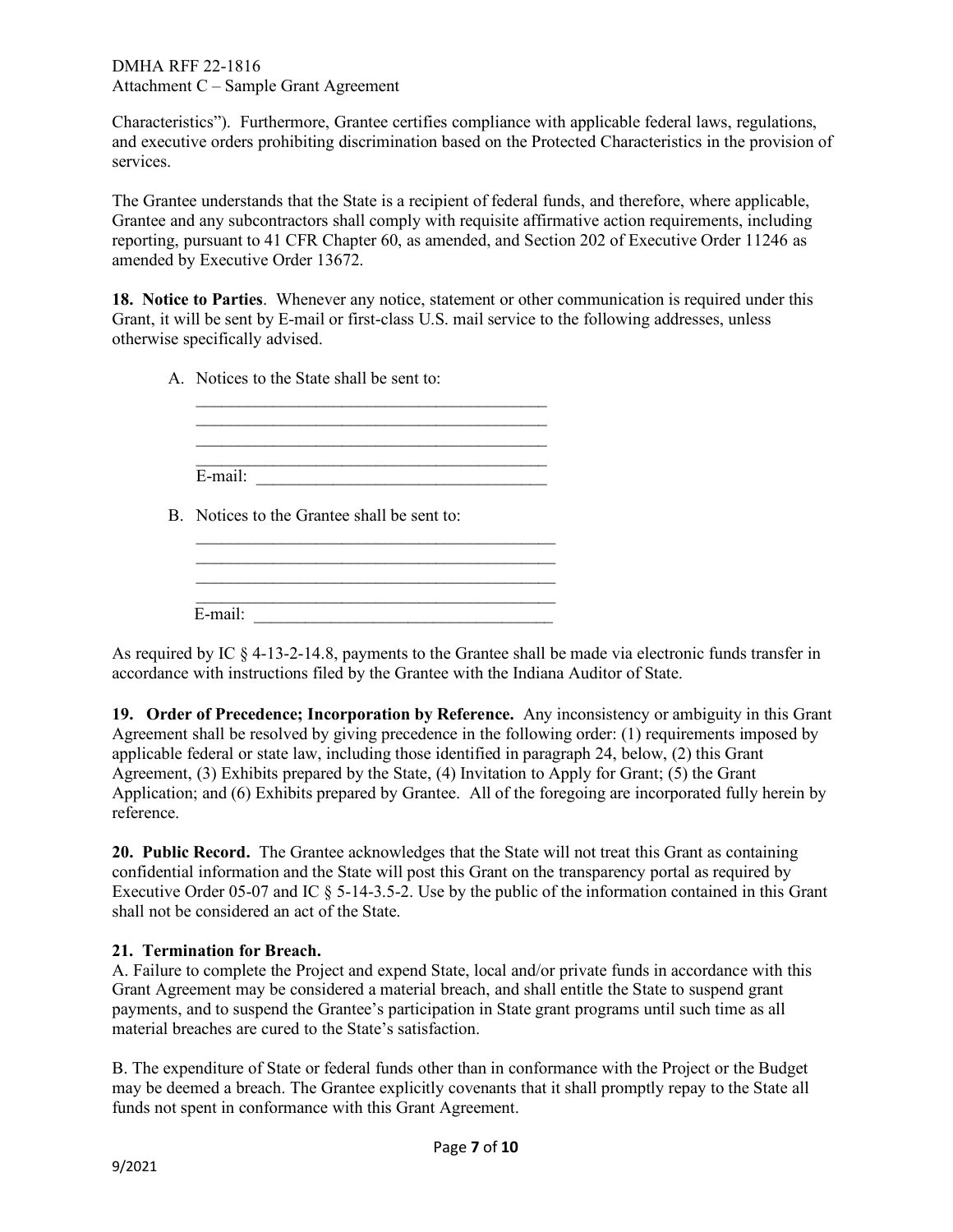$\frac{1}{2}$  ,  $\frac{1}{2}$  ,  $\frac{1}{2}$  ,  $\frac{1}{2}$  ,  $\frac{1}{2}$  ,  $\frac{1}{2}$  ,  $\frac{1}{2}$  ,  $\frac{1}{2}$  ,  $\frac{1}{2}$  ,  $\frac{1}{2}$  ,  $\frac{1}{2}$  ,  $\frac{1}{2}$  ,  $\frac{1}{2}$  ,  $\frac{1}{2}$  ,  $\frac{1}{2}$  ,  $\frac{1}{2}$  ,  $\frac{1}{2}$  ,  $\frac{1}{2}$  ,  $\frac{1$ 

**22. Termination for Convenience.** Unless prohibited by a statute or regulation relating to the award of the Grant, this Grant Agreement may be terminated, in whole or in part, by the State whenever, for any reason, the State determines that such termination is in the best interest of the State. Termination shall be effected by delivery to the Grantee of a Termination Notice, specifying the extent to which such termination becomes effective. The Grantee shall be compensated for completion of the Project properly done prior to the effective date of termination. The State will not be liable for work on the Project performed after the effective date of termination. In no case shall total payment made to the Grantee exceed the original grant.

**23. Travel.** No expenses for travel will be reimbursed unless specifically authorized by this Grant.

**24. Federal and State Third-Party Contract Provisions.** If part of this Grant involves the payment of federal funds, the Grantee and, if applicable, its contractors shall comply with the federal provisions attached as **Exhibit(s)** \_\_\_\_\_\_\_\_\_\_\_ and incorporated fully herein.

**25. Provision Applicable to Grants with tax-funded State Educational Institutions: "Separateness" of the Parties.** The State acknowledges and agrees that because of the unique nature of State Educational Institutions, the duties and responsibilities of the State Educational Institution in these Standard Conditions for Grants are specific to the department or unit of the State Educational Institution. The existence or status of any one contract or grant between the State and the State Educational Institution shall have no impact on the execution or performance of any other contract or grant and shall not form the basis for termination of any other contract or grant by either party.

**26. State Boilerplate Affirmation Clause.** I swear or affirm under the penalties of perjury that I have not altered, modified, changed or deleted the State's standard contract clauses (as contained in the *2021*  OAG/ IDOA *Professional Services Contract Manual* or the *2021 SCM Template*) in any way except as follows:

## **Non-Collusion, Acceptance**

The undersigned attests, subject to the penalties for perjury, that the undersigned is the Grantee, or that the undersigned is the properly authorized representative, agent, member or officer of the Grantee. Further, to the undersigned's knowledge, neither the undersigned nor any other member, employee, representative, agent or officer of the Grantee, directly or indirectly, has entered into or been offered any sum of money or other consideration for the execution of this Grant Agreement other than that which appears upon the face hereof. **Furthermore, if the undersigned has knowledge that a state officer, employee, or special state appointee, as those terms are defined in IC § 4-2-6-1, has a financial interest in the Grant, the Grantee attests to compliance with the disclosure requirements in IC § 4-2-6-10.5.** 

## **Agreement to Use Electronic Signatures**

I agree, and it is my intent, to sign this Contract by accessing State of Indiana Supplier Portal using the secure password assigned to me and by electronically submitting this Contract to the State of Indiana. I understand that my signing and submitting this Contract in this fashion is the legal equivalent of having placed my handwritten signature on the submitted Contract and this affirmation. I understand and agree that by electronically signing and submitting this Contract in this fashion I am affirming to the truth of the information contained therein. I understand that this Contract will not become binding on the State until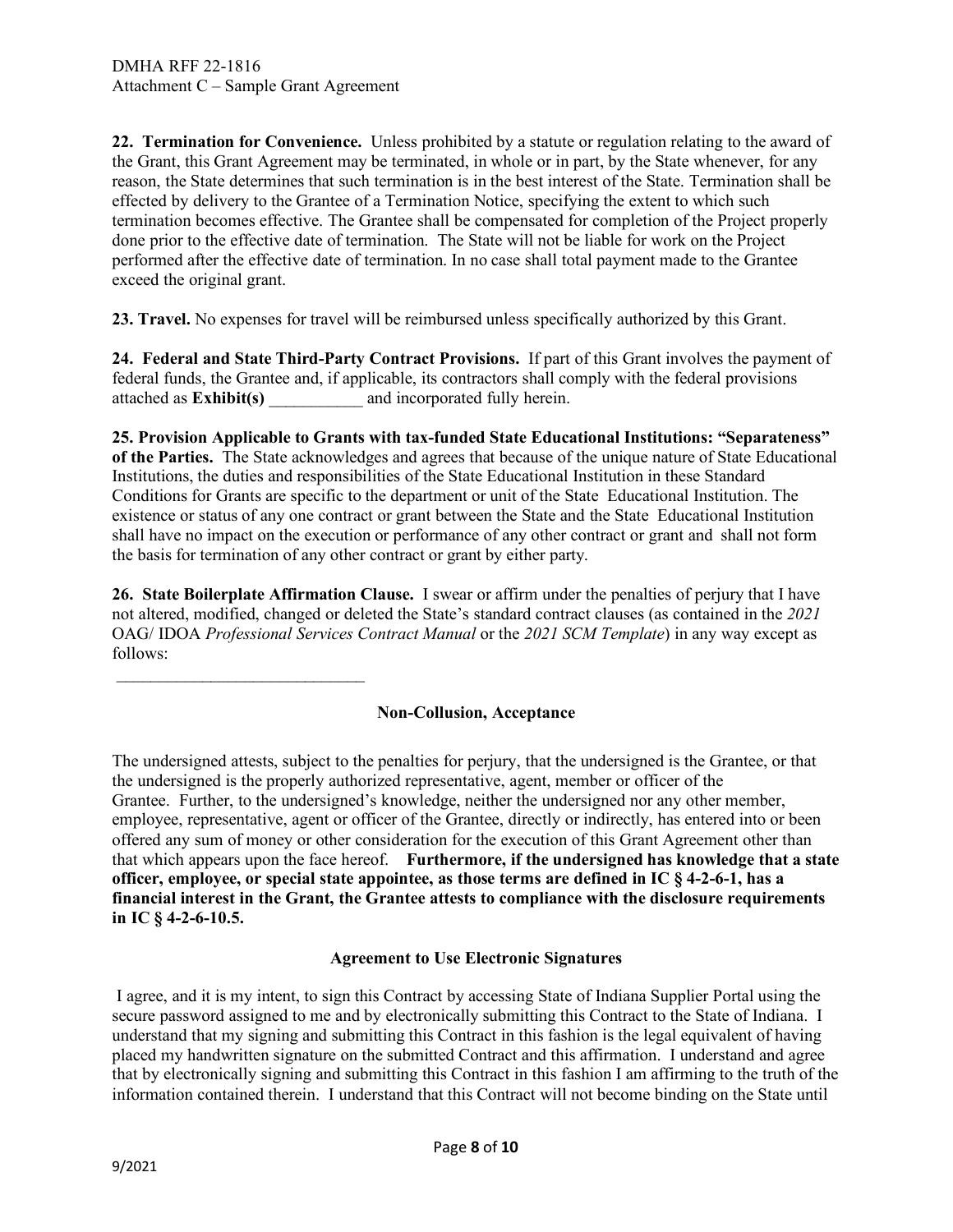it has been approved by the Department of Administration, the State Budget Agency, and the Office of the Attorney General, which approvals will be posted on the Active Contracts Database: [https://fs.gmis.in.gov/psp/guest/SUPPLIER/ERP/c/SOI\\_CUSTOM\\_APPS.SOI\\_PUBLIC\\_CNTRCTS.GBL?](https://fs.gmis.in.gov/psp/guest/SUPPLIER/ERP/c/SOI_CUSTOM_APPS.SOI_PUBLIC_CNTRCTS.GBL)

**In Witness Whereof**, the Grantee and the State have, through their duly authorized representatives, entered into this Grant Agreement. The parties, having read and understood the foregoing terms of this Grant Agreement, do by their respective signatures dated below agree to the terms thereof.

| [Grantee]                                                                  |       | [Indiana Agency]                           |  |
|----------------------------------------------------------------------------|-------|--------------------------------------------|--|
| By: $\qquad \qquad$                                                        |       |                                            |  |
| Name and Title, Printed                                                    |       | Name and Title, Printed                    |  |
| <b>Approved by:</b><br>Indiana Department of Administration                |       | Approved by:<br><b>State Budget Agency</b> |  |
|                                                                            |       | By:<br>Zachary Q. Jackson, Director (for)  |  |
|                                                                            |       |                                            |  |
| <b>APPROVED as to Form and Legality:</b><br>Office of the Attorney General |       |                                            |  |
| Theodore E. Rokita, Attorney General                                       | (for) |                                            |  |
|                                                                            |       |                                            |  |
| <b>Approved by:</b><br>Indiana Office of Technology                        |       |                                            |  |
| By: [for ]<br>Tracy E. Barnes, Chief Information Officer                   |       |                                            |  |
| Date: $\frac{1}{\sqrt{1-\frac{1}{2}}\left(\frac{1}{2}-\frac{1}{2}\right)}$ |       |                                            |  |